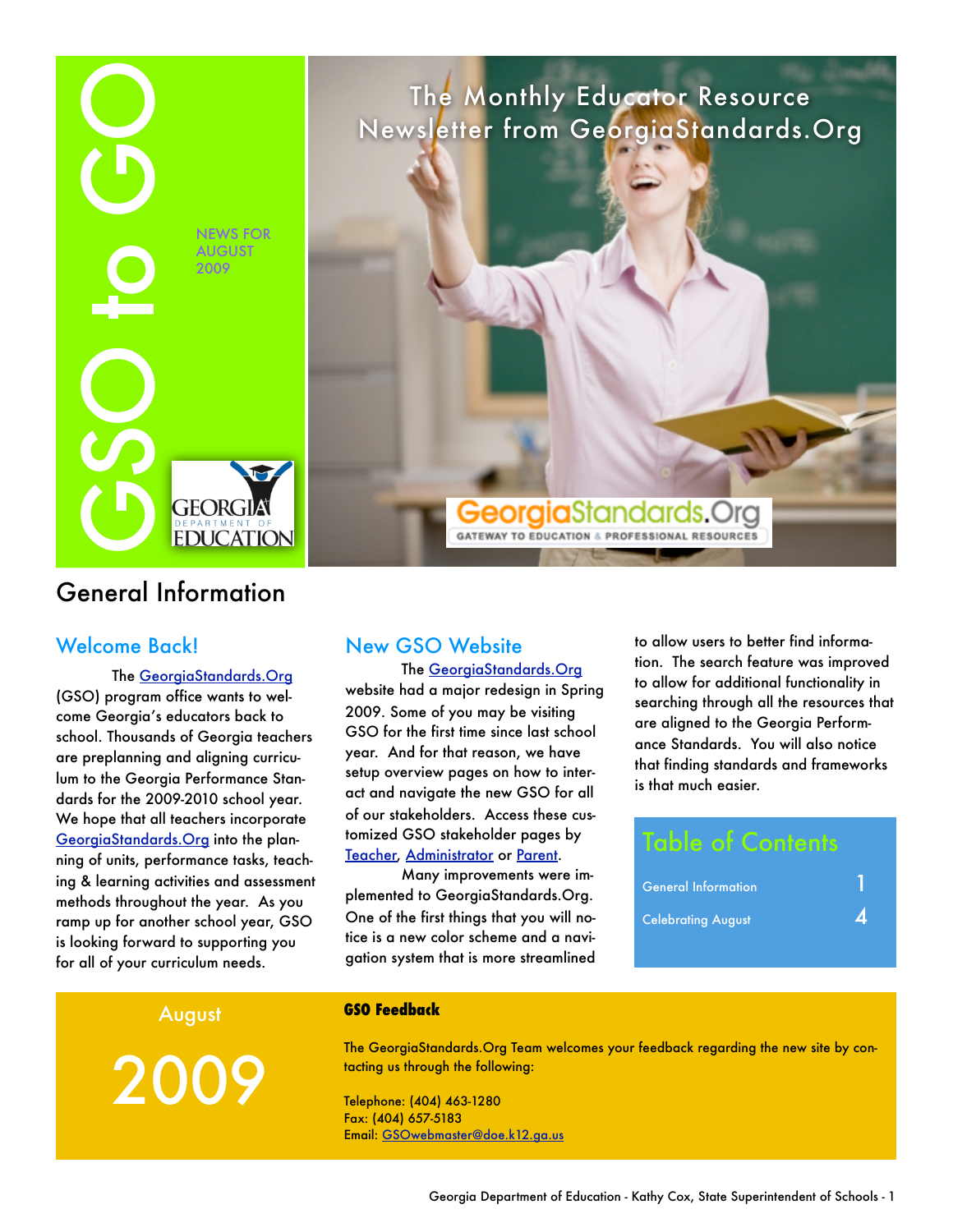# Survey Results of the New GSO

An educator focus group was conducted in May 2009 at the Georgia Department of Education. Educators expressed valuable feedback to the GaDOE and took a survey about the new GSO. The survey results revealed the following about the new GeorgiaStandards.Org website:

pected.

stand.

## GSO on Twitter

GeorgiaStandards.Org has been utilizing Twitter to keep educators, administrators, parents and students updated with news and information about the official site of the Georgia Performance Standards. The micro-blogging site allows the GSO team to post status updates, called



•100% of the focus group participants agreed that the new GSO looked professional.

•94% of the focus group participants were satis-

•88% of focus group participants agreed that the overall look of the new GSO is what they ex-

•82% of the focus group participants agreed that the new design of GSO kept them interested. •71% of focus group participants agreed that the information on the new GSO was easy to under-

fied overall with the new GSO design.

"tweets," on their Twitter homepage. Subscribers can be informed about new tweets through text messages, RSS feeds and third-party applications. This provides GeorgiaStandards.Org yet another method to convey information directly to stakeholders. Follow GSO on Twitter:

<http://twitter.com/GaStandardsOrg>

## Are You a New Georgia Teacher?

Is this your first year teaching in Georgia? As a first year teacher or a seasoned veteran, you probably have been attending orientation and preplanning workshops about Georgia's curriculum, the [Georgia Performance Standards](http://www.georgiastandards.org/Standards/Pages/BrowseStandards/BrowseGPS.aspx) (GPS). Teachers and parents may reac-quaint themselves at any time with the GPS by watching this [GPS Introductory Video](http://mediam1.gpb.org/GA-DOE/qcc/QCC_Overview.wmv) (also available for the [Real Player](http://mediar1.gpb.org/ramgen/doe/DOEQCC_Overview.rm?usehostname)).



# GPS Glossary

#### **Anchor Paper**

A sample of student work that exemplifies a specific level of performance. Raters use anchors to score student work, usually comparing the student performance to the anchor. For example, if student work was being scored on a scale of 1-5, there would typically be anchors (previously scored student work) exemplifying each point on the scale.



### 5 Important Things About The New GSO

The following are some important things for our stakeholders to keep in mind with the transition from the old GSO website to the new.

1. The new site will continue using the following web address:

<http://www.GeorgiaStandards.Org>

2. All content from the old site has been migrated to the new site.

3. Migration of some GSO best practice videos will be migrated to the new GSO by Winter 2009.

4. Old GSO bookmarks/favorites in your browser or on social bookmarking sites will not work. If you try to access an old GSO page, you will experience a 404 error page. If you do encounter a "page not found error", the main tabs at the top of the error page will allow you to navigate the new GSO.

5. No change will occur in your GSO Builder account. All GSO Builder account information can be accessed from the new GSO site. You will not experience any data loss with your GSO Builder account.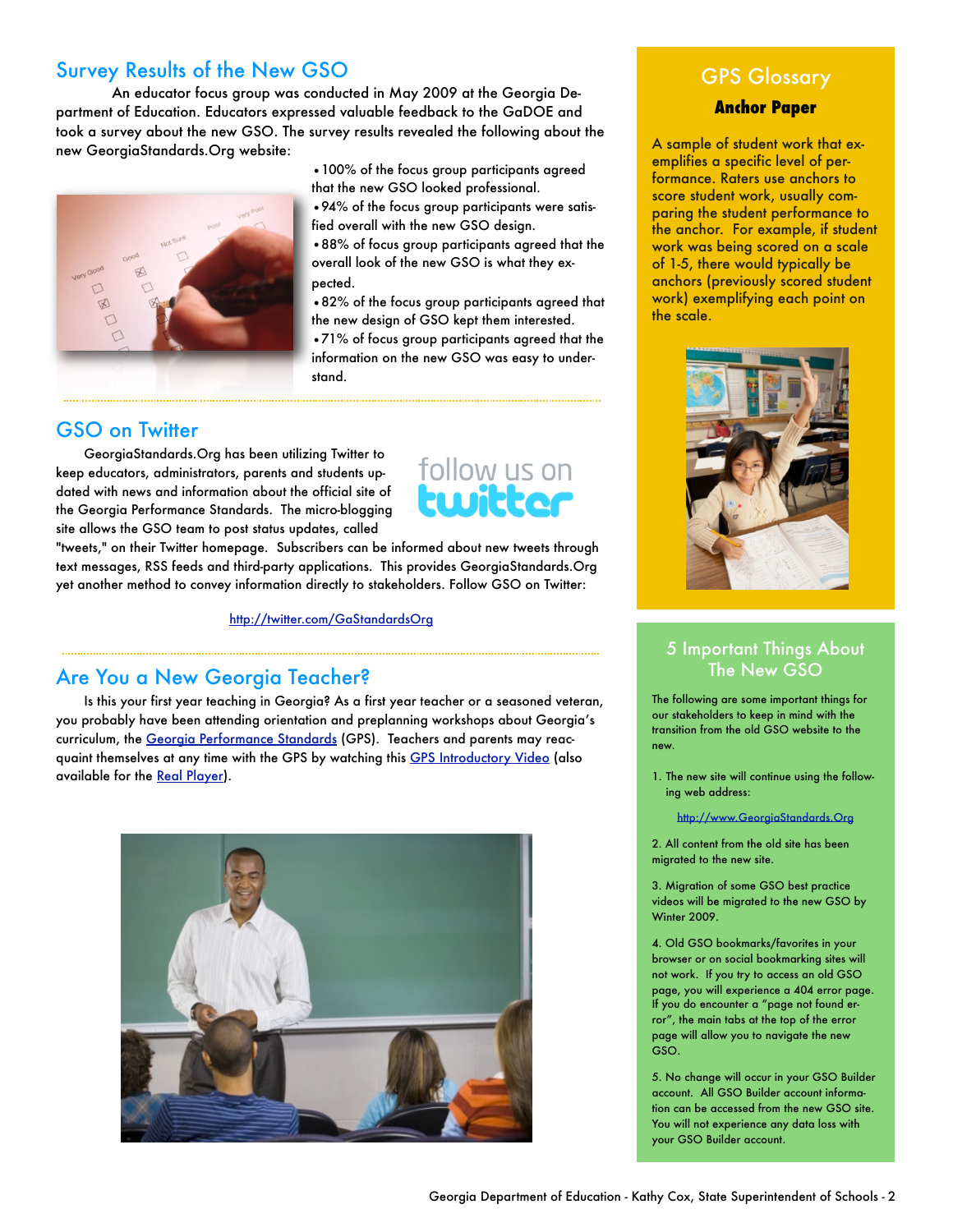## Back to School Essentials

The Georgia Department of Education has developed a [back to school checklist](http://www.georgiastandards.org/Documents/Back-to-School-Checklist.pdf) that addresses items for arranging the physical setting of your classroom, student preparation, important procedures and a first day of school checklist.

Looking for a PowerPoint presentation that you can use for the first day of school? Look no further, the Department of Education offers yet another template with this Welcome [Back to School PowerPoint presentation](http://www.georgiastandards.org/Documents/Welcome-Back-to-School-PowerPoint.ppt) that is sure to keep your new students paying attention and focused on you. [This template](http://www.georgiastandards.org/Documents/Welcome-Back-to-School-PowerPoint.ppt) can also be used for your Open House to parents.

Soon, grade level open house dates will be announced by your school's administrators and you are already contemplating your open house agenda. Why not print grade-level GPS informational brochures for parents? GPS brochures are readily available on the GeorgiaStandards. Org website through the [Parent Information page](http://www.georgiastandards.org/Pages/Parents.aspx) (scroll down to the bot-tom of the page). On the [Parent Information page,](http://www.georgiastandards.org/Pages/Parents.aspx) GPS brochures can be downloaded for grades K-8 and Significant Cognitive Disabilities.

> [Download Back to School Checklist](http://www.georgiastandards.org/Documents/Back-to-School-Checklist.pdf)

> [Download Back to School PowerPoint Template](http://www.georgiastandards.org/Documents/Welcome-Back-to-School-PowerPoint.ppt)

### Get Your Graphic Organizers!

The use of graphic organizers in classrooms has been [documented](http://www.indiana.edu/~reading/ieo/bibs/graphsec.html) to have a positive impact on student learning. Using a graphic organizer to support the teaching of a performance standard can be invaluable to student learning. GSO provides a link to some great graphic organizers. Head on over to the Resources and Videos tab and once there, click on Browse Resources and then you will see the graphic organizer link on the [Teacher Tools for](http://www.georgiastandards.org/Resources/Pages/Tools/toolsandlinks.aspx)  [Integrating Technology page](http://www.georgiastandards.org/Resources/Pages/Tools/toolsandlinks.aspx). The [Graphic Organizers site](http://www.region15.org/curriculum/graphicorg.html) has a long list of graphic organizers. Many of the graphic organizers are offered in both English and Spanish versions and in PDF and Word formats as well. In reviewing some of the graphic organizers, we were impressed by the [Graphs and Grids organizer.](http://www.region15.org/curriculum/gridgraph.doc) The [Graphs and Grids organizer](http://www.region15.org/curriculum/gridgraph.doc) is an adaptable template for math or science. This organizer includes templates ranging from time graphs and pie charts to charting the rate of plant growth. There are many more templates available on the [Region 15 Graphic Organizers site.](http://www.region15.org/curriculum/graphicorg.html)

### Free Academic Templates

Attention teachers! You may save some time this school year with the following websites that offer templates that can be downloaded to your computer and then modified to meet your needs. Need a calendar in Microsoft Word? [Microsoft Office Online](http://office.microsoft.com/en-us/templates/CT101424881033.aspx?ofcresset=1) provides dozens of [academic year calendars](http://office.microsoft.com/en-us/templates/CT101424881033.aspx) for the school year. [Education World](http://www.education-world.com/index.shtml) offers a remarkable list of [templates for educators](http://www.education-world.com/tools_templates/index.shtml). Some of the template categories that stand out are assessments, award certificates, back to school, bulletin board resources and ice breakers.

# Georgia Read More

The Georgia Department of Education has implemented a literacy program aimed at third grade called the ["Georgia Read More](http://public.doe.k12.ga.us/pea_communications.aspx?ViewMode=1&obj=982)" program. Through the concentrated efforts of the [Library Media Services Department](http://public.doe.k12.ga.us/sia_as_library.aspx) this program has resulted in an [award winning series.](http://public.doe.k12.ga.us/it.aspx?PageReq=ITReadMore) This



program encourages children to read, parent-child interaction and promotes literacy and libraries. Simply select from the many videos of dignitaries and celebrities reading a children's book aloud to a group of students. Each video supplies a link to a vocabulary list that accompanies the story. Also included with most of the books that are in the Georgia Read More program are a Lexile score and links to author websites.

#### **Traci M. Boyd**

1952 Twin Towers East 205 Jesse Hill Jr. Drive SE Atlanta, GA 30334 p. (404) 463-1280 f. (404) 657-5183 [tboyd@doe.k12.ga.us](mailto:tboyd@doe.k12.ga.us?subject=GSO%20to%20GO%20Comments)

#### **Tony Vlachakis, MS**

1952 Twin Towers East 205 Jesse Hill Jr. Drive SE Atlanta, GA 30334 p. (404) 463-1280 f. (404) 657-5183 [tvlachak@doe.k12.ga.us](mailto:tvlachak@doe.k12.ga.us?subject=GSO%20to%20GO%20Comments)

# GSO Quick Links

- > [Georgia Performance Standards](https://www.georgiastandards.org/standards/Pages/BrowseStandards/BrowseGPS.aspx)
- > [Frameworks](https://www.georgiastandards.org/Frameworks/Pages/BrowseFrameworks/Frameworks.aspx)
- > [AP, ACT, SAT and PSAT](https://www.georgiastandards.org/resources/Pages/Tools/AP_ACT_SAT_PSAT.aspx)
- > [English to Speakers of Other](https://www.georgiastandards.org/resources/Pages/Tools/ESOL.aspx)  [Languages \(ESOL\)](https://www.georgiastandards.org/resources/Pages/Tools/ESOL.aspx)
- > [Gifted Education](https://www.georgiastandards.org/resources/Pages/Tools/GiftedEd.aspx)
- > [Library Media](https://www.georgiastandards.org/resources/Pages/Tools/LibraryMedia.aspx)
- > [The Lexile Framework for](http://www.georgiastandards.org/Resources/Pages/Tools/LexileFrameworkforReading.aspx)  [Reading](http://www.georgiastandards.org/Resources/Pages/Tools/LexileFrameworkforReading.aspx)
- > [Special Education Services &](https://www.georgiastandards.org/resources/Pages/Tools/SpecialEd.aspx)  [Support](https://www.georgiastandards.org/resources/Pages/Tools/SpecialEd.aspx)
- > [Teacher Tools for Integrating](https://www.georgiastandards.org/resources/Pages/Tools/ToolsandLinks.aspx)  **[Technology](https://www.georgiastandards.org/resources/Pages/Tools/ToolsandLinks.aspx)**
- [>Testing Resources](https://www.georgiastandards.org/resources/Pages/Tools/TestingResources.aspx)